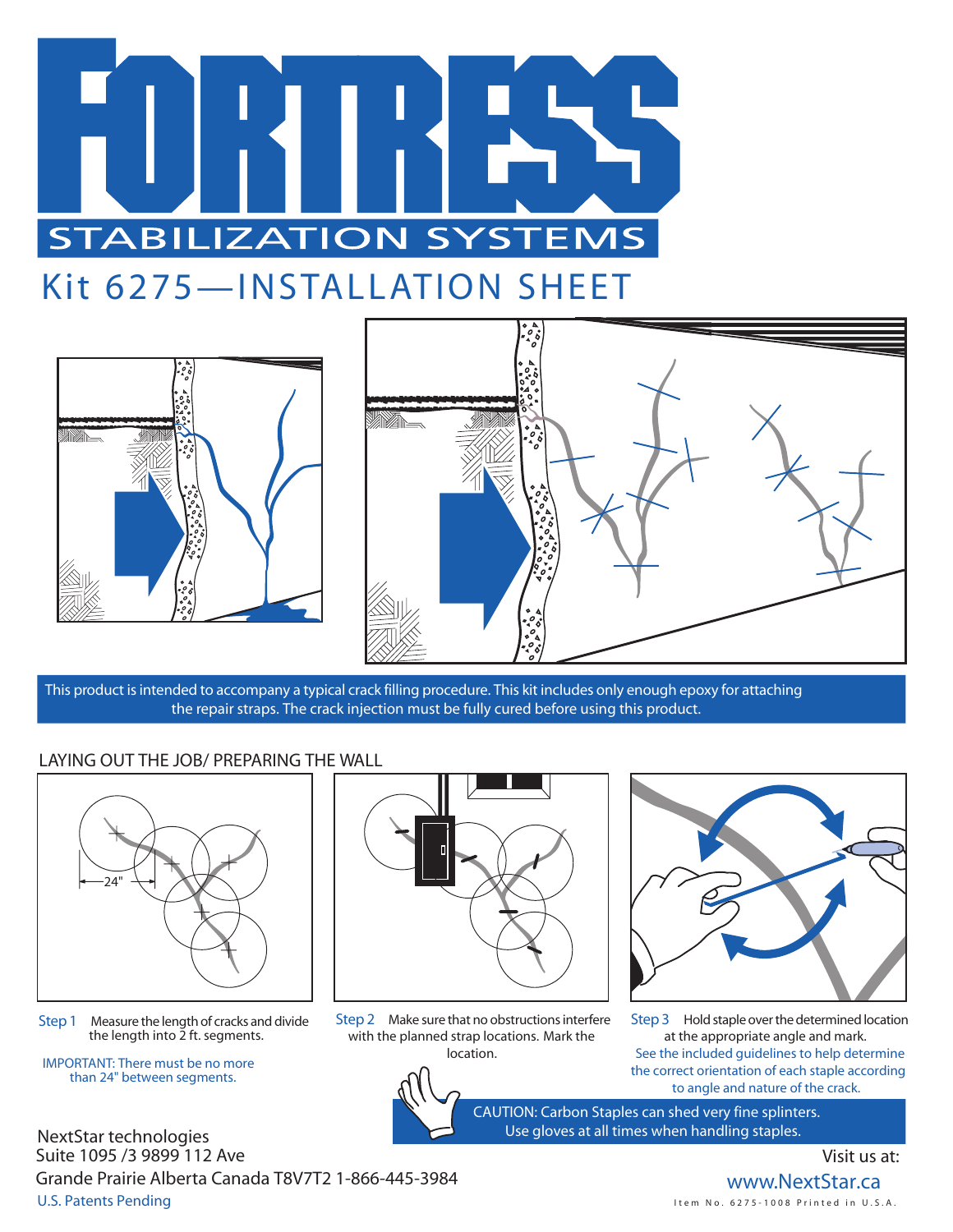

**Step 4** Use the Wall Slotter to cut a groove 1/4" deep where the staple is to be applied.



— If you don't have a wall slotter to inset the staple, mount a 3" chisel and prepare the concrete surface around the crack and where the staple will attach.



**Step 6** Mount a 1/2" dia. masonry drill and make a hole 1" deep at each mark.

#### APPLYING THE REINFORCING STAPLE

For proper adhesion, the wall surface within this space must be **FREE OF PAINT** and as smooth as possible. Use a grinder to remove all bumps and irregularities in the wall, a s well as any surface latency in the epoxy area.

NOTE: This area must also be cleaned free of all dust before you can proceed.



**Step 1** Load the double-cylinder epoxy cartridge into the Jake applicator and "burp" the cartridge so that an even flow of material exits both cylinders. Then fasten the Static Mixing Tube to the end of the applicator. The epoxy will mix to a uniform green color.

Tip: The warmer the epoxy adhesive is, the faster it will set. You can save setting time by warming the epoxy. Do not exceed 120 ¥.



**Step 2** Fill the two holes and apply a coat of epoxy between them. Put on as much adhesive as needed to make a smooth, flat, layer 1/8" thick.



**Step 3** Wearing protective gloves, position the staple over the two holes.



**Step 4** Push the staple into the epoxy until it touches the wall.



**Step 6** . Use the trowel to push epoxy to fill gaps and unfilled spaces. staple must be completely covered with epoxy when finished.



NextStar technologies<br>Suite 1095/3 9899 112 Ave Suite 1095 /3 9899 112 Ave Grande Prairie Alberta Canada T8V7T2 1-866-445-3984

#### U.S. Patents Pending